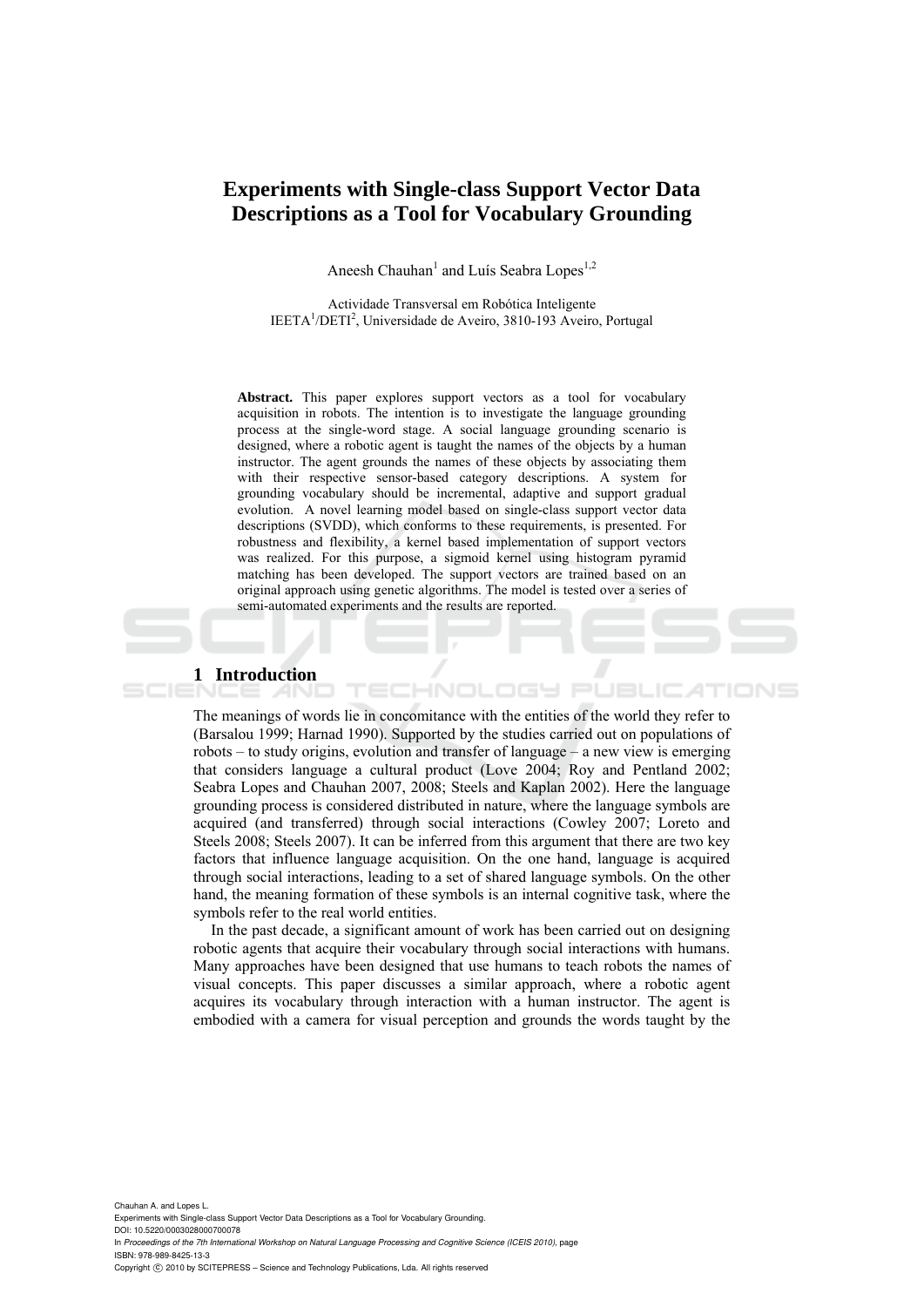instructor in their respective visual descriptions.

Similar works have been reported in literature where these approaches differ from each other based on the choice of methods for learning visual concepts. Gold et al (2009) explore an approach based on dynamic decision trees; Levinson et al (2005) investigate Hidden Markov Models for the similar purpose; Roy and Pentland (2002) used neural networks and density match in their CELL model; Seabra Lopes and Chauhan (2007) used support vector data description (SVDD) (Tax 2001) based approach and later investigated multiple other classifiers and classifier combinations  $(2008)$ ; and Skocaj et al  $(2007)$  use the single most suitable prototype to describe a visual concept. The number of words learned in these approaches ranges between 3 and several tens of categories.

The learning algorithm for this work is SVDD. The motivation behind this preference is to imitate the language development process in children at the singleword stage. Studies in cognitive language development literature indicate that children predominantly learn from positive examples only (Bloom, 2000; Markman, 1989). A learning methodology to imitate child like word grounding should support similar process. SVDD is a single-class classifier that has been shown to be robust at novelty detection tasks using only a few positive examples (Tavakkoli et al 2008; Tax 2001). However, in its original form SVDD is neither incremental, nor can it handle a multitude of outliers, making it unsuitable for the open-ended processes like vocabulary acquisition.

In this paper, a novel strategy is presented where the SVDD optimization process has been modified so as to make it more efficient for incremental, online and openended processes. A new method based on a genetic approach has been designed for optimizing various magic parameters of the SVDD. The genetic approach for optimizing parameters has previously been shown to improve the SVDD performance (Tavakkoli et al 2008). But the approach of Tavakkoli was not incremental. Incremental learning brings different challenges and the approach in this paper has been specifically designed for such learning processes.

The rest of the paper is organized as follows. Next section describes the approach for social language transfer between the robot and its instructor. Section 3 details the learning and categorization methodology. Section 4 reports and discusses the experiments and the final section concludes the paper.

#### 2 Interaction Approach for Social Language Transfer

Any two individuals (robots or humans) can share a language if they ground the same words to the same entities, regardless of their respective process of meaning formation. With this in mind, a social language scenario is designed where a human instructor teaches the robotic agent the names of the objects present in their visually shared environment.

The robotic agent is embodied with a camera to visually perceive its world. This camera is mounted over a table which becomes a shared environment between a human instructor and the robot. The names taught by the instructor are grounded by the robotic agent in visual descriptions, leading to a vocabulary shared with its instructor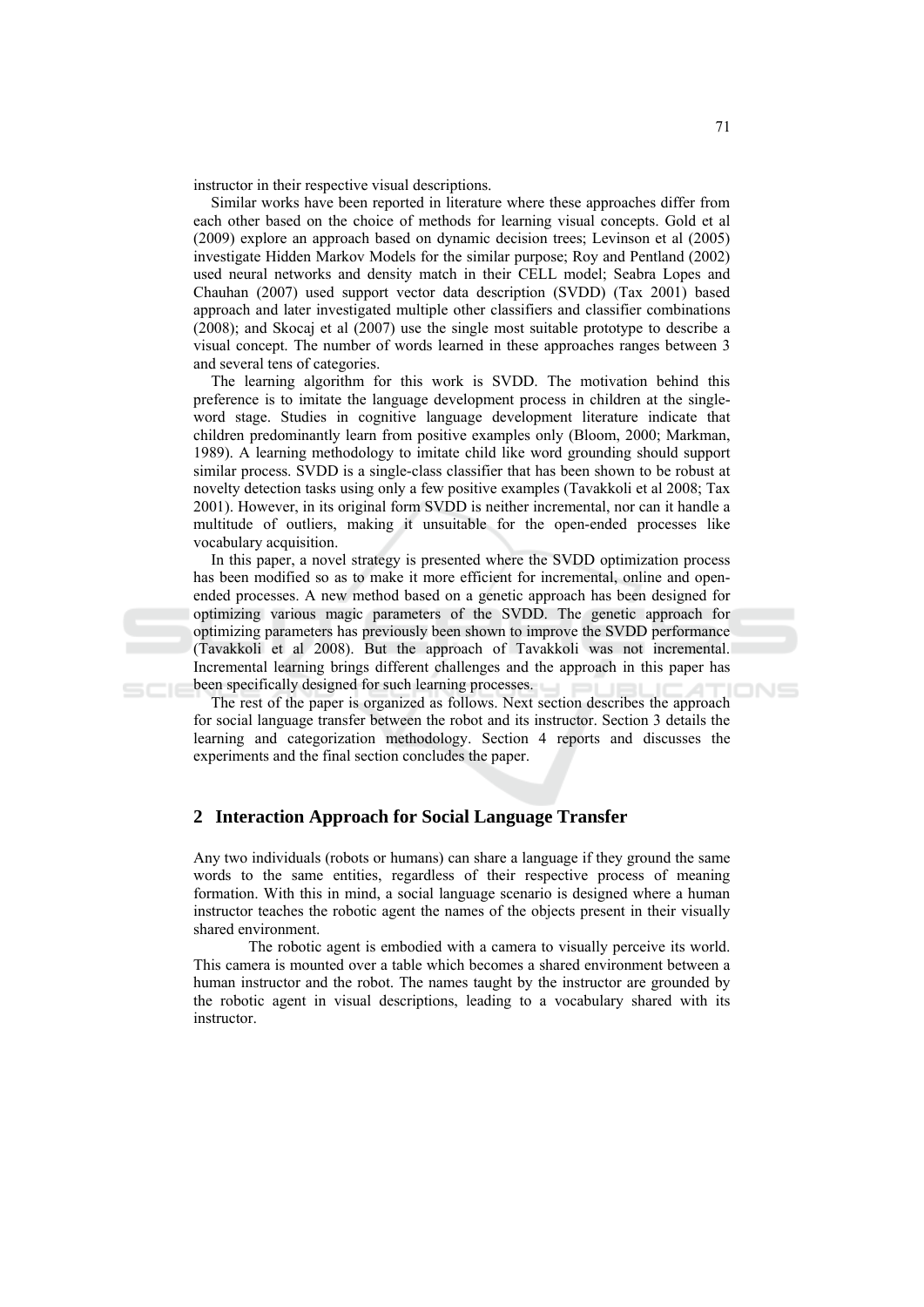

Fig. 1. Robot's visual scene and an extracted object as selected by the user.

The instructor selects (by mouse-clicking on the visual scene) an object from the robot's visible scene (Fig.1). The selected object is extracted from the visual scene and further processed to compute a set of shape features. The shape of the object in this implementation is expressed using the vector of normalized-radii features (described in Seabra Lopes and Chauhan 2007). This feature vector has previously been shown to be a robust shape descriptor and faithfully captures the shape of a segmented object, invariant to size, translation and rotation. Once the object has been extracted from the scene, the instructor can interact with the robot through the following instructions (using a menu-based interface):

- 1. Teach the category name of the selected object;
- 2. Ask the category name of the selected object;
- 3. If the category predicted in the previous case is wrong, send a correction.
- 4. Provide a category name and ask the robot to locate an instance of that category;
- 5. If the object identified by the robot in the previous case does not belong to the requested category, provide the true category.

The robot can respond to the human instructions in either of the following ways:

- 1. Linguistic response: provide the classification results to the user;
- 2. Visual response: visually report the results of a "search/locate" task.

**Simulated Instructor Agent.** Teaching vocabulary to the robotic agent can be an extremely exhaustive task for the human user. Therefore, a simulated user has been developed for the purposes of the experiments reported in this paper. The actions of this agent are limited to the following actions of the human user: teaching, asking and correction.

From many previous experiments a database of  $\sim$ 7000 images (from 69 categories) has been collected. The extracted object in Fig. 1 can give an idea of the type of images in this database. Most of these images (and their category names) were collected during a long duration experiment, where a human user followed a teaching protocol to teach the category names to the robotic agent (Seabra Lopes and Chauhan 2008).

## 3 Learning and Categorization

This paper presents a novel methodology for category learning and classification based on the single-class SVDD (Tax 2001). For a given set  $X$  of positive examples, the SVDD approach tries to locate the data points  $x_i$  (*i.e.* the support vectors) that form a closed description around the data. In a regular case, this approach will give a closed spherical description around all the data points. Tax showed that by mapping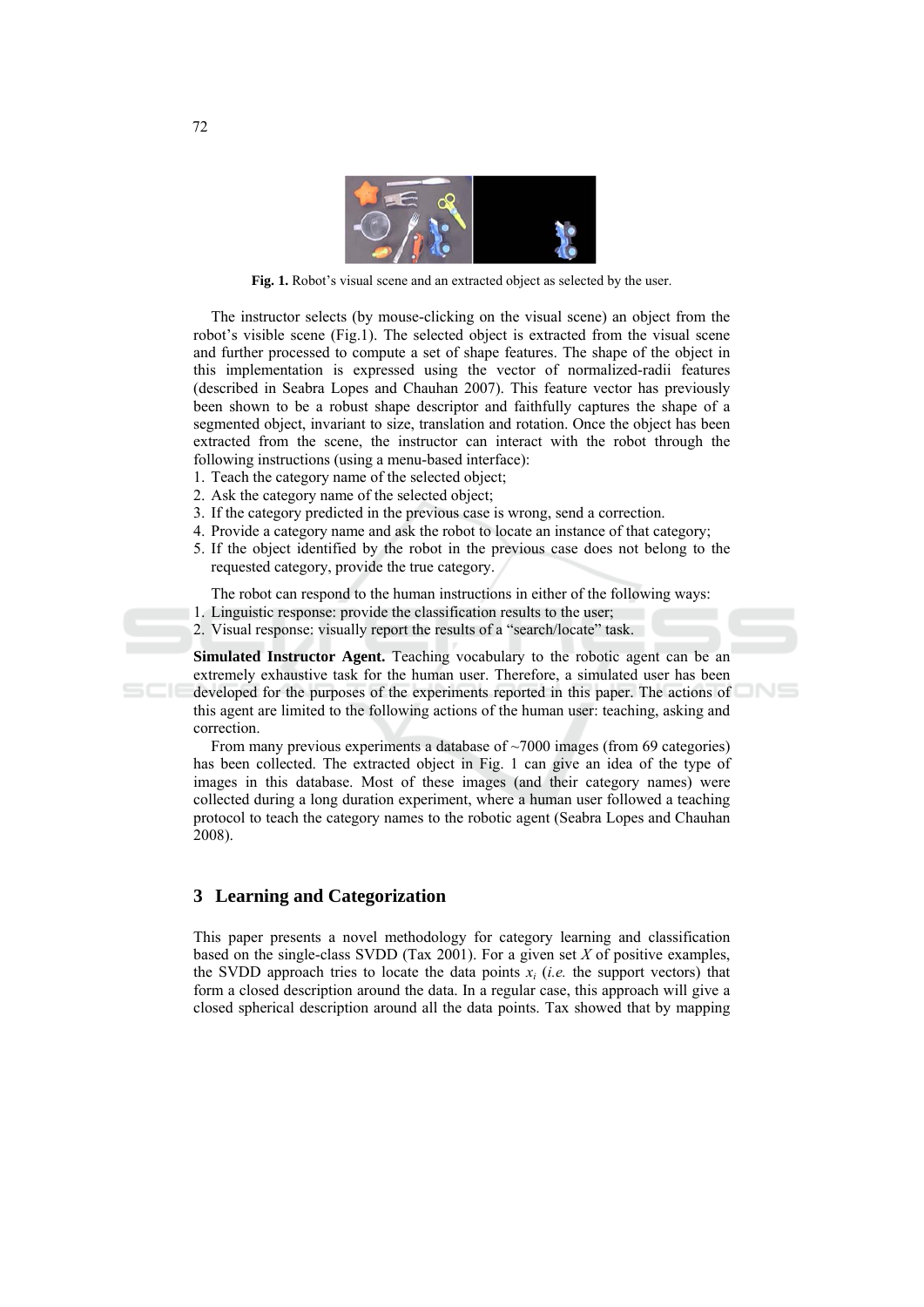the data points to a better feature space (by applying a kernel function  $K$  on the data), a much more robust and flexible data description can be achieved. Such a description is referred as a hypersphere. The optimization process used to determine the center and the support vectors attempts to minimize two errors: Empirical error – percentage of misclassified training samples; Structural error – radius  $R<sub>h</sub>$  of the hypersphere which must be minimized with respect to the center  $a$  with certain constraints. Tax gives the final error  $L$  to be minimized as:

$$
L = \sum_{i} a_i K(x_i, x_j) - \sum_{i,j} a_i a_j K(x_i, x_j)
$$
\n<sup>(1)</sup>

with the following constraints on the Lagrange multipliers  $a_i$ .

$$
\forall i \ \ 0 \le \alpha_i \le 1; \ \alpha_i \ge 0, \sum_i \alpha_i = 1; \text{and} \ \ a = \sum_i \alpha_i x_i \tag{2}
$$

Minimization of  $L$  with these constrains is a classic quadratic optimization problem. To find optimal support vectors many optimization approaches have been developed (e.g. SMO (Platt 1998) and the genetic approach of (Tavakkoli et al 2008)). For the SVDD, the genetic approach of Tavakkoli et al led to a more robust and efficient optimization in comparison to other methods. However, their approach was neither incremental nor online. For an open-ended domain like vocabulary acquisition, a learning process needs to be incremental, online and open-ended. Such process requires continual assessment and updates of the support vectors when the new data gets introduced. The SVDD parameter optimization used in this paper is also based on using genetic algorithms, but the methodology has been designed to take the open-ended nature of vocabulary learning into account.

An instance based approach has been used for category representations, where a category is described by a set of known instances belonging to that category. An instance is added to a category description when an instructor teaches the name of a selected instance (teaching actions) or provides a correction in case of an incorrect prediction by the robot (correction action). Each time a new instance is added to a category description a new chromosome is created with as many genes as the number of instances in the description. A new gene is also added to the existing chromosomes. These new genes contain a randomly chosen value of  $\alpha_i$  and all the existing genes are modified to be in the range listed in equation (2). In this implementation, the number of chromosomes is limited to 20, while there is no limit on the number of genes added. At any certain moment in time, the best chromosome for a category description is used as its Lagrange multipliers. Before describing the Lagrange parameter optimization, both the kernel function and the classification methodology have to be elaborated.

Although the choice of kernel is data dependent, in most applications the Gaussian kernel produces good results (Tax 2001). This is also the choice for the experiments reported here. The kernel  $K$  used in this paper is defined as:

$$
K\left(x_{i}, x_{j}\right) = \exp\left(\frac{-(1 - P_{N}(x_{i}, x_{j}))}{\sigma^{2}}\right)
$$
\n(3)

where  $x_i$  and  $x_j$  are the  $i^{\text{th}}$  and  $j^{\text{th}}$  instances describing a category;  $\sigma$  is the standard deviation of the data; and  $P_N(x,x)$  is the normalized pyramid match and is given as  $P(x_i,x_i)/\text{Max}$  Match, where  $P(x_i,x_i)$  is the pyramid match (Grauman and Darrel 2007)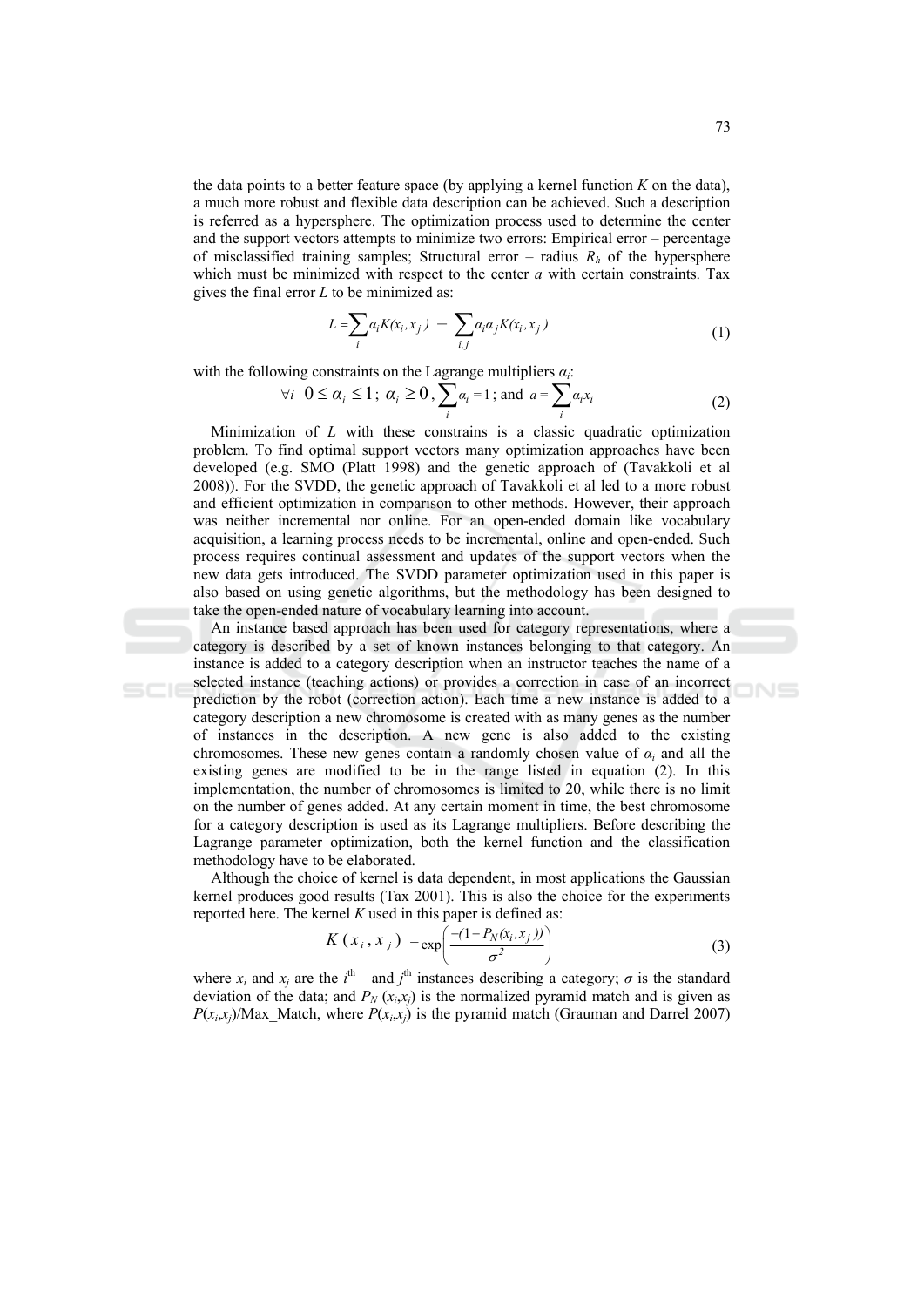found on the feature vectors  $x_i$  and  $x_i$ . The highest value (Max Match) that a pyramid match can achieve on any two sets of equal sized features is the number of elements contained in a feature vector (in our case 40).

Given an instance  $z$  to be classified, Tax (2001) describes its membership to a category C with the hypersphere radius  $R_h(C)$  as:

$$
D(C, z) < (R_h(C))^2 \tag{4}
$$

where,  $D(C,z) = 1 + \sum_{i,j} \alpha_i \alpha_j K(x_i, x_j) - 2 \sum_i \alpha_i K(z, x_i)$ 

 $D(C,z)$  is the distance of the input instance z from the hypersphere center. If the distance is less than the squared radius of a category description, the instance is considered to belong to that category. To accommodate multiple category descriptions, the distance of instance  $z$  from the hypersphere boundary is calculated and the category description giving lowest boundary distance is predicted as the category of that instance. This boundary distance is given as:

$$
B_d(C,z) = (R_h(C))^2 - D(C,z)
$$
 (5)

```
\overline{U C_{in}} is the input category description
n = 1; //Chromosome index
repeat {
     i = 1; //Category index
     fitness(c r_n) = 0;
     repeat {
           x_{in} = randomly chosen instance from C_{in};
           x_i = randomly chosen instance from C_i;
           if (C_i = C_{in}) continue;
           // Test whether using cr_n interferes with the recognition capacity
           // of existing categories
           if (B_d(C_i, x_i) > B_d(C_{in}, x_i)) // No interference
               fitness(c r_n) \leftarrow fitness(c r_n) + 0.5;
           else fitness(c r_n) \leftarrow fitness(c r_n) - 0.5;
           // Test whether using cr_n improves the recognition capacity of
           // instances belonging to C_{in}if (B_d(C_{in}, x_{in}) > B_d(C_i, x_{in})) // Correct recognition
               fitness(c r_n) \leftarrow fitness(c r_n) + 0.5;
           else fitness(c r_n) \leftarrow fitness(c r_n) - 0.5;
           i \leftarrow i + 1;} until (i > number of categories)
    fitness(cr_n) \leftarrow fitness(cr_n) / (total number of categories - 1);
   n \leftarrow n + 1l until (fitness(cr<sub>n</sub>) > 95% OR all chromosomes have been evaluated)
```
Fig. 2. The core function to evaluate the fitness of a chromosome.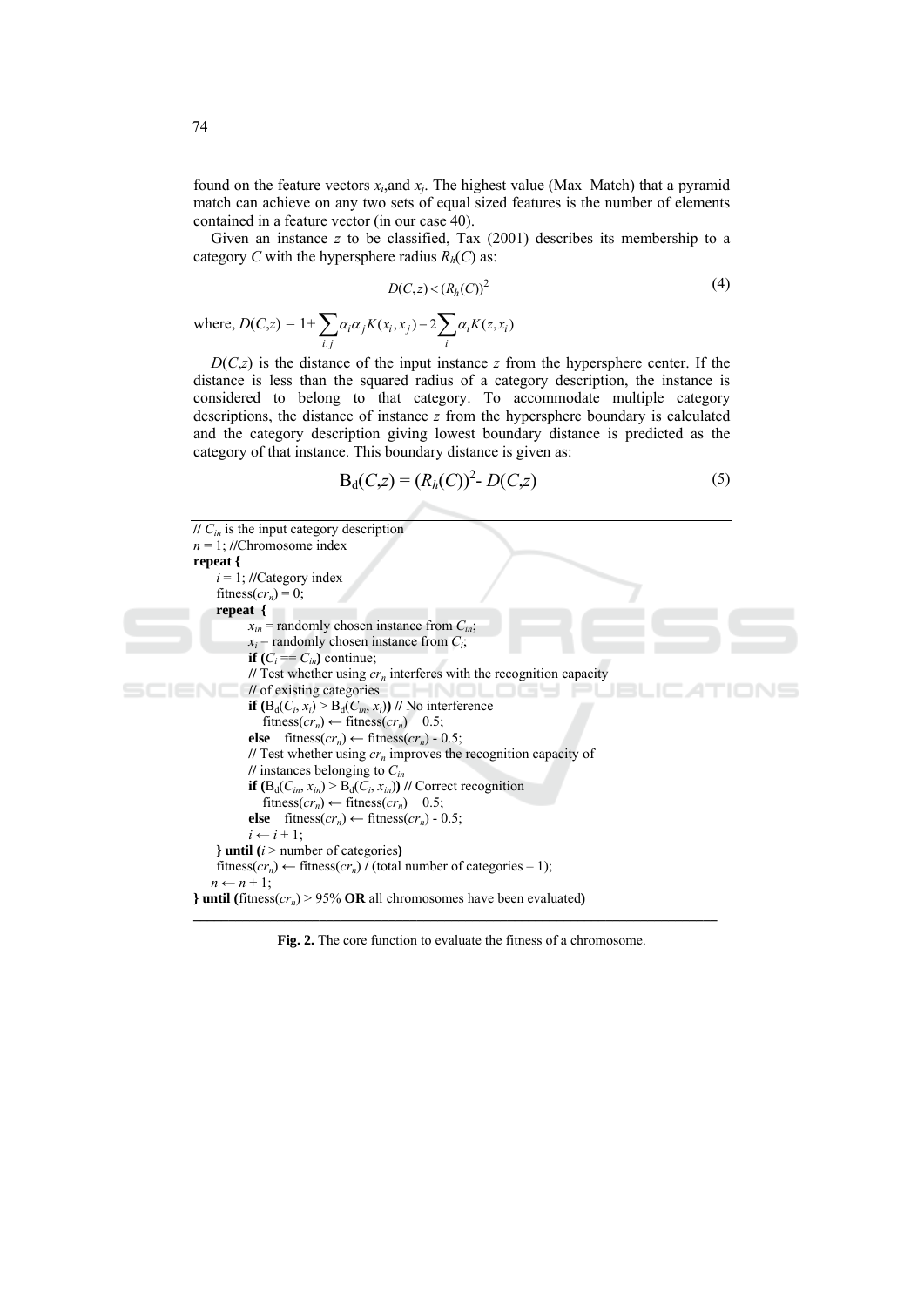

Fig. 3. The possible crossover and mutation capabilities of the system (the constraints mentioned in equation (2) are always maintained). Similar operations are carried out to optimize  $\sigma$  values.

Given a category description, the optimization process attempts to iteratively evolve the set of chromosomes until the best chromosome has been found, without affecting the boundary descriptions of other category descriptions. In the current implementation the number of iterations used was 300 (usually the best solution was reached much earlier). Fig.2 describes the function designed to evaluate the fitness of the chromosomes for a given category. This function is called for each of the iterations. If no chromosome reached the desired fitness (85%) in a particular iteration, all the chromosomes are randomly mutated or crossed over (see the illustration in Fig.3).

The key advantage of this strategy is that the optimization procedure, instead of minimizing the error  $L$  (equation (1)), tries to find the best set of Lagrange multipliers using the classification success of each chromosome while trying to maintain the classification performance over existing category descriptions. This makes the optimization process feasible for incremental, online, open-ended and multiple category scenarios.

## **4** Experimental Evaluation

Experiments were conducted to evaluate the performance of the new learning system on vocabulary acquisition using an experimental protocol. This protocol ("teaching protocol" (Seabra Lopes and Chauhan 2007)) is generic enough to be applied to any incremental and open-ended class learning domain. An instructor, following this protocol, performs either "teach", "ask" or "correct" actions. As the protocol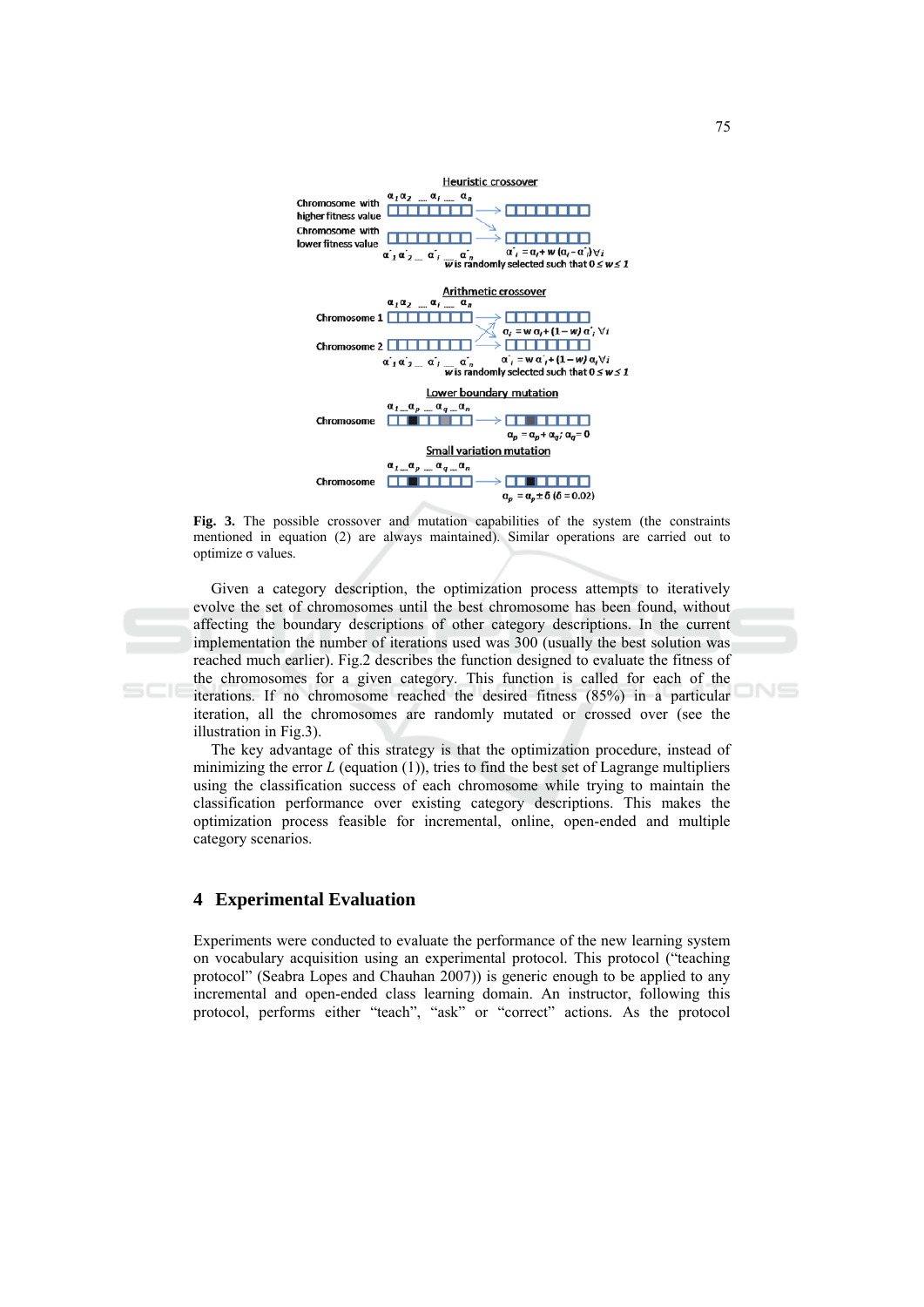progresses, the robot accumulates new words. The protocol dictates that, at the introduction of a new category, the recognition performance over the previously learned categories should be tested and the next category should be introduced only when the performance of the overall learning system is above a set threshold (66.67% for reported experiments). The classification precision measure (computed over a fixed number of most recent question-correction iterations) is used to analyze the impact of a new category on the learning system, from initial instability to final recovery in system's performance. An experiment is concluded when the robot is unable to recover from the initial instability at the introduction of a new class (i.e. when the breakpoint is reached). One more evaluation measure  $-$  overall system precision, calculated as an average over all the classification precision values for all the question-correction iterations - has been used to evaluate the overall performance of the system.



|  | <b>Table 1.</b> Summary of experiments. |
|--|-----------------------------------------|
|  |                                         |

Fig. 4. Evolution of classification precision versus number of question/correction interactions in the third experiment.

Experiments were conducted using the simulated instructor agent. For each new/learned category, the instructor randomly selects an instance of that category from the image database, preserving the essence of natural interactions. When all the images of particular category have been used or if all the categories in the database have been exhausted, the human user is called to show a new image or to introduce a new category.

In total 5 experiments were conducted, where the robot was able to learn somewhere between 19-32 categories. Table 1 provides a summary of these experiments when the breakpoint was reached. The last column of Table 1 gives the overall system precision over the question/correction iterations right before the final category was introduced. Thus the system precision is used here to show the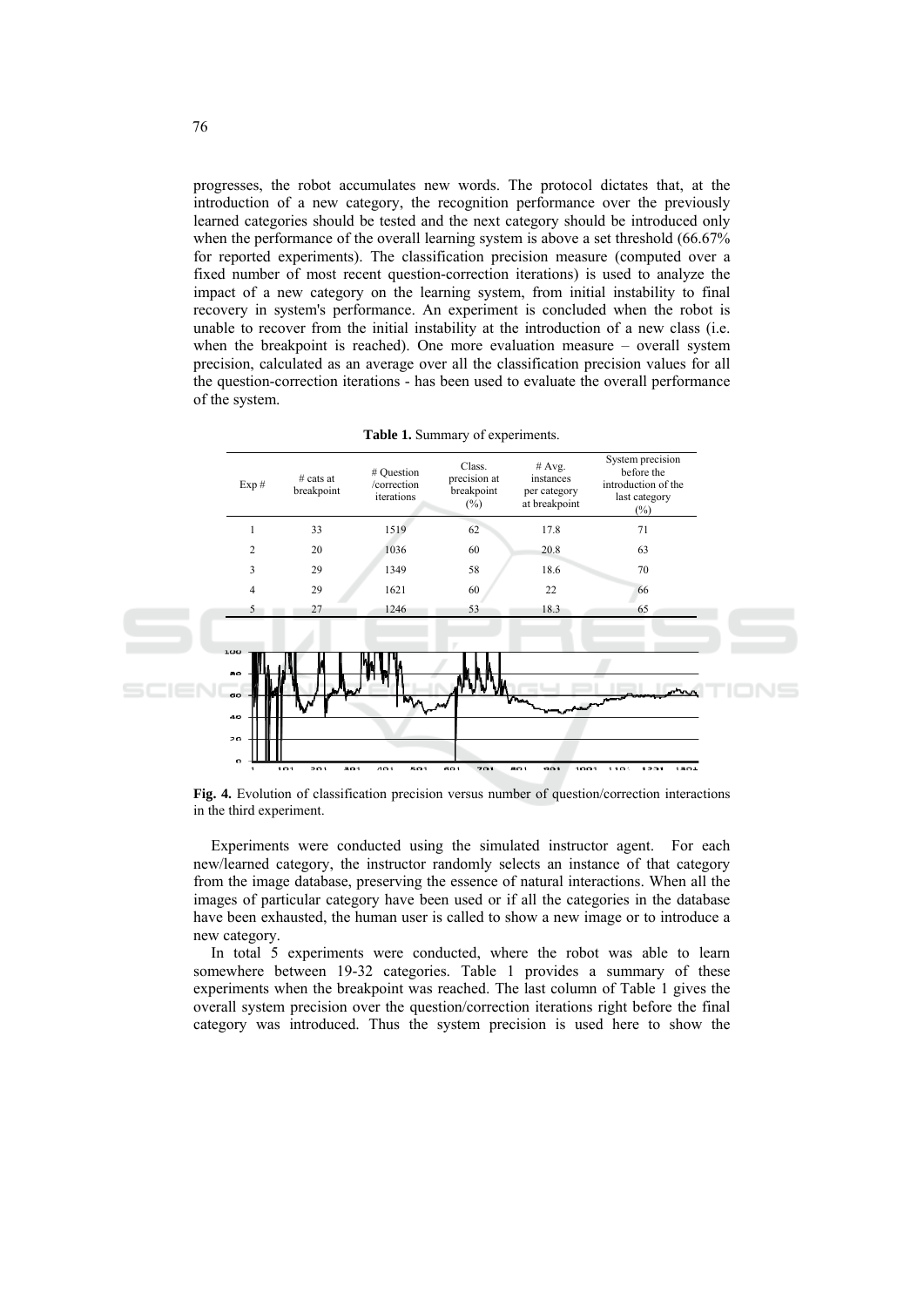performance of the learning methodology over the set of categories that were successfully learned.

Fig.4 illustrates the evolution of classification precision in the third experiment. In this experiment, the robot learned 28 categories (and category names). In general, the introduction of a new category to the agent led to the deterioration in classification precision followed by gradual recovery. Each such introduction can affect the classification performance over other categories, since any new data can lead to the confusion between different boundary descriptions. The depressions in the graph normally indicate the period after the introduction of a new category. At each misclassification on any learned category, the optimization process is carried out to derive the fittest chromosome. This leads to a gradual system recovery, eventually improving the complete system performance. This process continues until the system starts to confuse the category descriptions to an extent that it can no longer recover. For an example, on the introduction of  $29<sup>th</sup>$  category in experiment 3, the precision remained around 57% (for  $\sim$  500 iterations) without showing signs of recovery. All the reported experiments showed similar classification precision evolution pattern.

#### 5 Conclusions

This paper presented a novel approach to grounding vocabulary in robotic systems. This approach is inspired by the studies on grounding vocabulary through social interactions. A scenario has been designed where a human instructor can teach the robot the names of objects present in their visual environment. The robot grounds these words in its visual-sensor based descriptions.

The key contribution of this paper has been the use of single-class SVDD for vocabulary learning. The SVDD has been modified so as to be able to function in incremental, online, open-ended and multiple category scenarios. A novel genetic approach has been designed that modifies the optimization criteria of the SVDD. Instead of considering the optimization of Lagrange parameters as a quadratic optimization problem, the new approach tries to optimize these multipliers based on the classification success of a category on its own instances. The fitness function has been designed to maximize self categorization, without affecting the existing category descriptions.

The robot was able to incrementally learn between 19 and 32 categories in 5 different experiments. The evolution process of the classification precision in different experiments clearly shows that the proposed strategy is capable of incremental learning in open-ended scenarios. On the other hand, the number of categories learned was very limited. We believe, however, that the approach is promising. There are perhaps many areas where improvements can be made. But the fitness strategy itself will be the key to better performance. Future work will primarily entail refining the optimization process by investigating more robust fitness functions, while maintaining the optimization criteria.